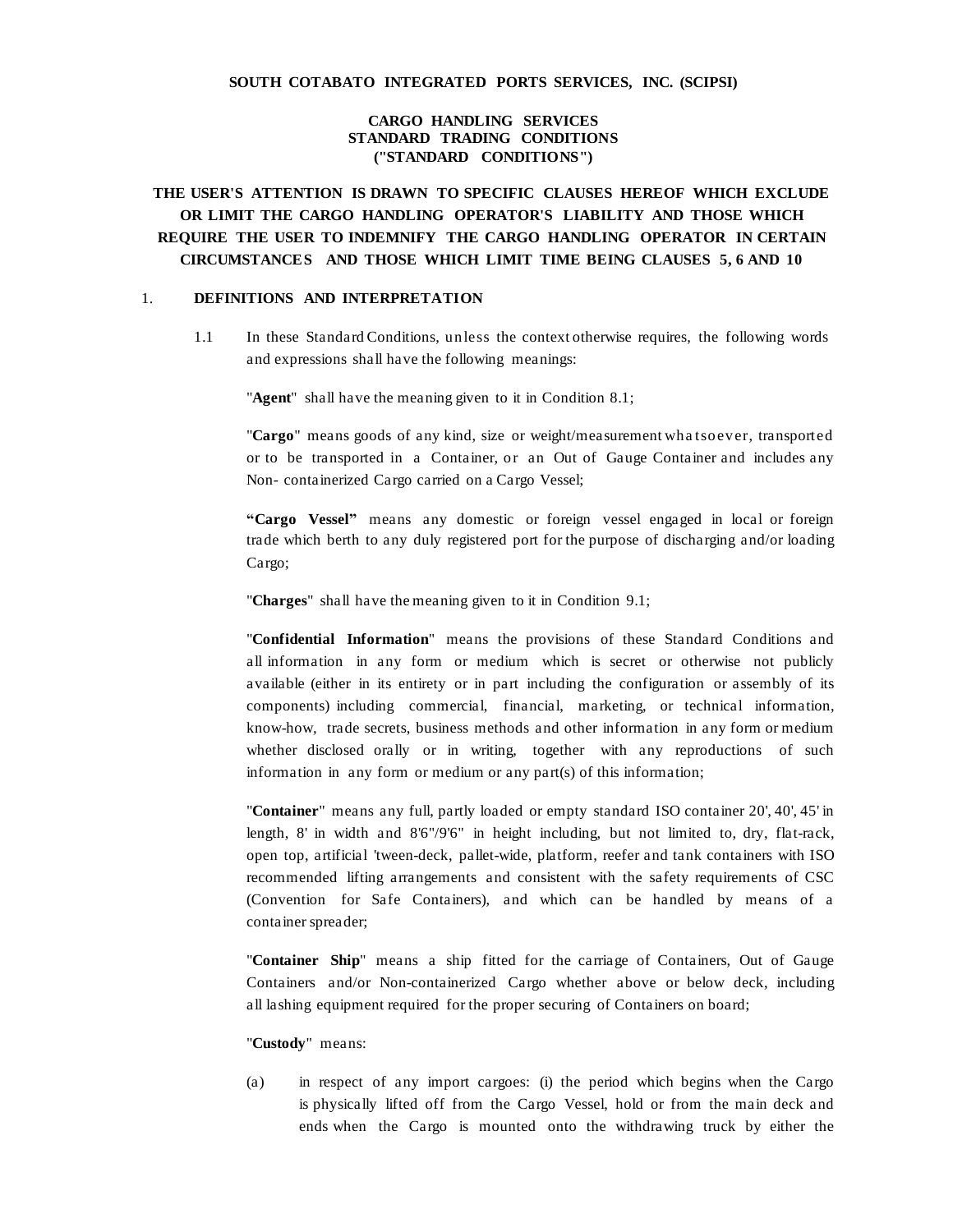Cargo Handling Operator's cargo handling equipment or any equipment hired by cargo receiver representative for delivery to consignee, or if shorter, (ii) the period during which the User is responsible for the Cargo under the bill of lading or other transport document if one has been issued;

- (b) in respect of export Cargo the period which begins when the Cargo is physically lifted off from the truck by either the Cargo Handling Operator's cargo handling equipment or any equipment hired by cargo receiver representative for stacking at terminal ya rd of the Port and ends when the Cargo is laid to rest on the Cargo Vessel's deck or cargo hold;
- (c) in respect of transhipment Cargo the period which begins when the Cargo is physically lifted off from one Cargo Vessel deck, hold or from the main deck of one Cargo Vessel and ends when the Cargo is laid to rest on another receiving Cargo Vessel's main deck, or cargo hold;

"**EDI**" means electronic data interchange between the Parties;

"**Health and Safety Rules**" means the health and safety rules of the Cargo Handling Operator notified to the User from time to time;

"**Liabilities**" means any and all costs (including the costs of investigating and defending any claims), expenses, claims, demands, losses, damages, liabilities, orders, awards, fines, penalties, proceedings and judgments of whatsoever nature;

"**Non-containerized Cargo**" means Cargo not contained in a Container, accepted for transport/carriage on a Cargo Vessel which cannot be handled by means of normal use of a container spreader even with special attachments;

"**Out of Gauge Container**" means a Container where Cargo protrudes beyond the standard dimensions of the Container which must be handled with the use of special attachments to a container spreader;

**"PPA"** means Philippine Ports Authority;

**"Port"** means the port facilities operated by South Cotabato Integrated Ports Services, Inc. (SCIPSI);

"**Port Act**" means the enabling statute of the Philippine Ports Authority (PPA), PPA rules and regulations and other laws, circulars and rules relating to port and terminal operations;

"**SDR**" means Special Drawing Rights as defined by the International Monetary Fund;

"**Services**" means any services that are provided by or arranged by the Cargo Handling Operator, including without limitation the handling of Containers and Non-containerised Cargo;

"**Tariff**" means the Cargo Handling Operator's tariff of charges approved by the PPA and had complied with the publication requirement;

**"Cargo Handling Operator"** means South Cotabato Integrated Port Services, Inc. or SCIPSI;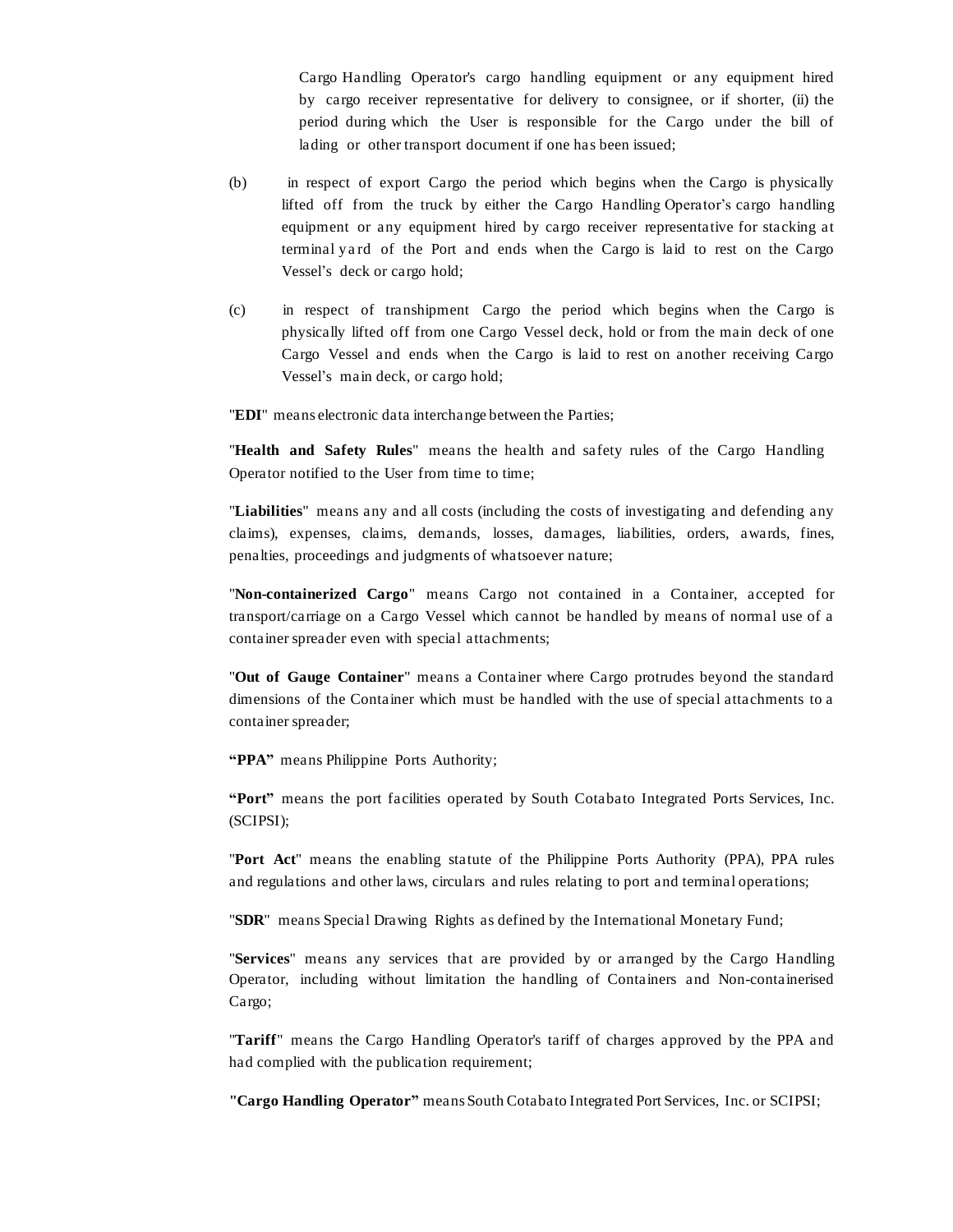"**TEU**" means twenty feet equivalent unit and in calculating TEUs, a 20' Container comprises one (1) TEU and a 40' and a 45' Container each comprises two (2) TEUs respectively; and

"**User**" means (i) any person who receives or benefits from the Services, including, without limitation, the owner of, charterer (of whatsoever nature) of, or any other person who is or may become interested in cargo vessels calling at the Port, the cargo vessel master and any person who has control of the operation of such cargo vessel, the owner or any other person who is or may become interested in the Cargo; (ii) the owner, or any other person who is or may become interested in, the Containers, or in any plant, machinery, package, case, pallet; (iii) the owner, or any other person who is or may become interested in, any road or rail vehicle which enters the Port; and (iv) any person who drives or operates such vehicle and any person who uses and/or enters the Port.

"**Vessel**" means any Container Ship fitted for the carriage of Containers, Out of Gauge Containers and/or Non-containerized Cargo whether above or below deck, including all lashing equipment required for the proper securing of Containers on board or any vessel owned, chartered, operated, or leased by the User availing of Cargo Handling Operator's services.

- 1.2 Port Act
	- 1.2.1 If the Port Act is compulsorily applicable to any Services, these Standard Conditions shall as regards such Services be read subject to the Port Act and nothing in these Standard Conditions shall be construed as a surrender by the Cargo Handling Operator of any of its rights or immunities or as an increase of any of its responsibilities or liabilities under the Port Act. If any part of these Standard Conditions contravenes the Port Act to any extent, such part shall as regards such Services be void to that extent and no further.
	- 1.2.2 In these Standard Conditions:
		- 1.2.1.1 statutory provision includes a reference to the statutory provision as modified or re-enacted or both from time to time and any subordinate legislation made or other thing done under the statutory provision or under such re-enactment;
		- 1.2.1.2 a person includes a reference to a government, state, state agency, corporation, body corporate, association or partnership;
		- 1.2.1.3 a person includes a reference to that person's legal personal representatives, successors and permitted assigns;
		- 1.2.1.4 the singular includes the plural and vice versa (unless the context otherwise requires);
		- 1.2.1.5 any words following the word "**including**" shall be interpreted without limitation to the generality of the preceding words;
		- 1.2.1.6 a reference to a **Condition**, unless the context otherwise requires, is a reference to a clause of these Standard Conditions.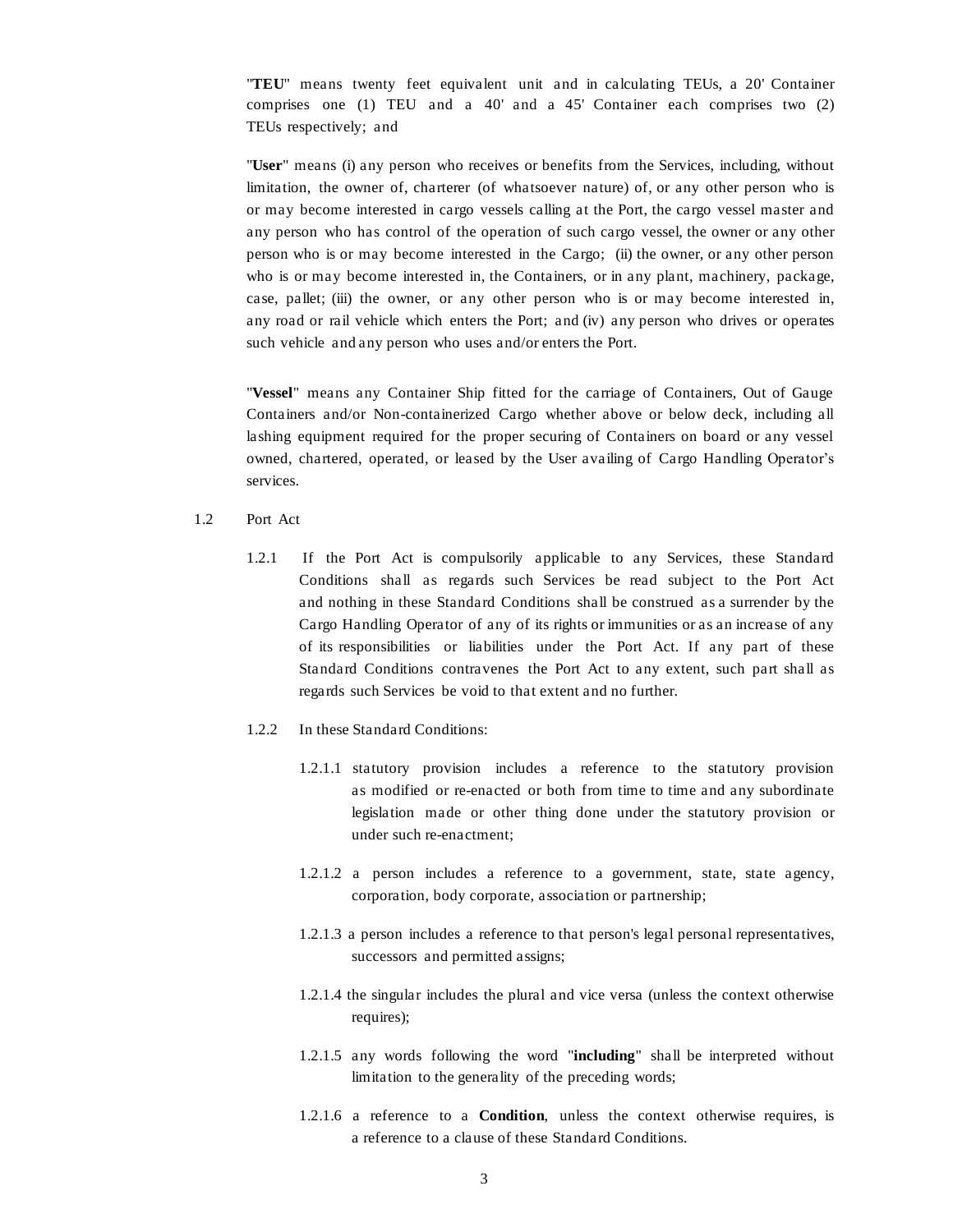1.3 The headings in these Standard Conditions do not affect their interpretation.

### 2. **SERVICES**

- 2.1 The Cargo Handling Operator will:
	- 2.1.1 provide the Services subject to and in accordance with these Standard Conditions;
	- 2.1.2 provide the Services using reasonable care and skill;
	- 2.1.3 comply with all laws and regulations in force and applicable to the relevant Services; and
	- 2.1.4 obtain all necessary licences and permits required to operate as a Cargo Handling Operator and provide the Services.
	- 2.1.5 when applicable, use EDI on terms and procedures agreed between the parties, and when financially practicable keeping pace with the current industry standards;
	- 2.1.6 perform any other services agreed or to be agreed between the Cargo Handling Operator and the User based on Rates in Condition 9, or as otherwise agreed upon writing.
- 2.2 Subject to specific written instructions given by the User and accepted by the Cargo Handling Operator in writing, the Cargo Handling Operator reserves to itself complete freedom in respect of the means and procedures to be employed in the provision of the Services. The Cargo Handling Operator may deviate from the User's instructions (whether or not accepted by the Cargo Handling Operator) in any respect if the Cargo Handling Operator considers it is necessary in the interest of the User and the User shall reimburse the Cargo Handling Operator with all reasonable expenses incurred thereby.
- 2.3 The Port operates twenty four (24) hours a day, every day throughout the year except for Christmas Eve, New Year's Eve, Good Friday or any port holiday declared by a relevant government agency.

### 3. **SCOPE AND APPLICATION OF THESE STANDARD CONDITIONS**

- 3.1 These Standard Conditions shall apply to:
	- 3.1.1 all Services provided to the User;
	- 3.1.2 the use by any User of the Port and/or the facilities at the Port;
	- 3.1.3 all Cargo Vessels which berth at the Port;

and also shall be binding on all Users who receive or benefit from the Services, use and/or enter the Port.

### 4. **REQUEST FOR A BERTH**

4.1 The assignment and management of berths at the Port of General Santos is the responsibility of PPA. As such, the request or application of Berth shall be filed with and approved by the PPA.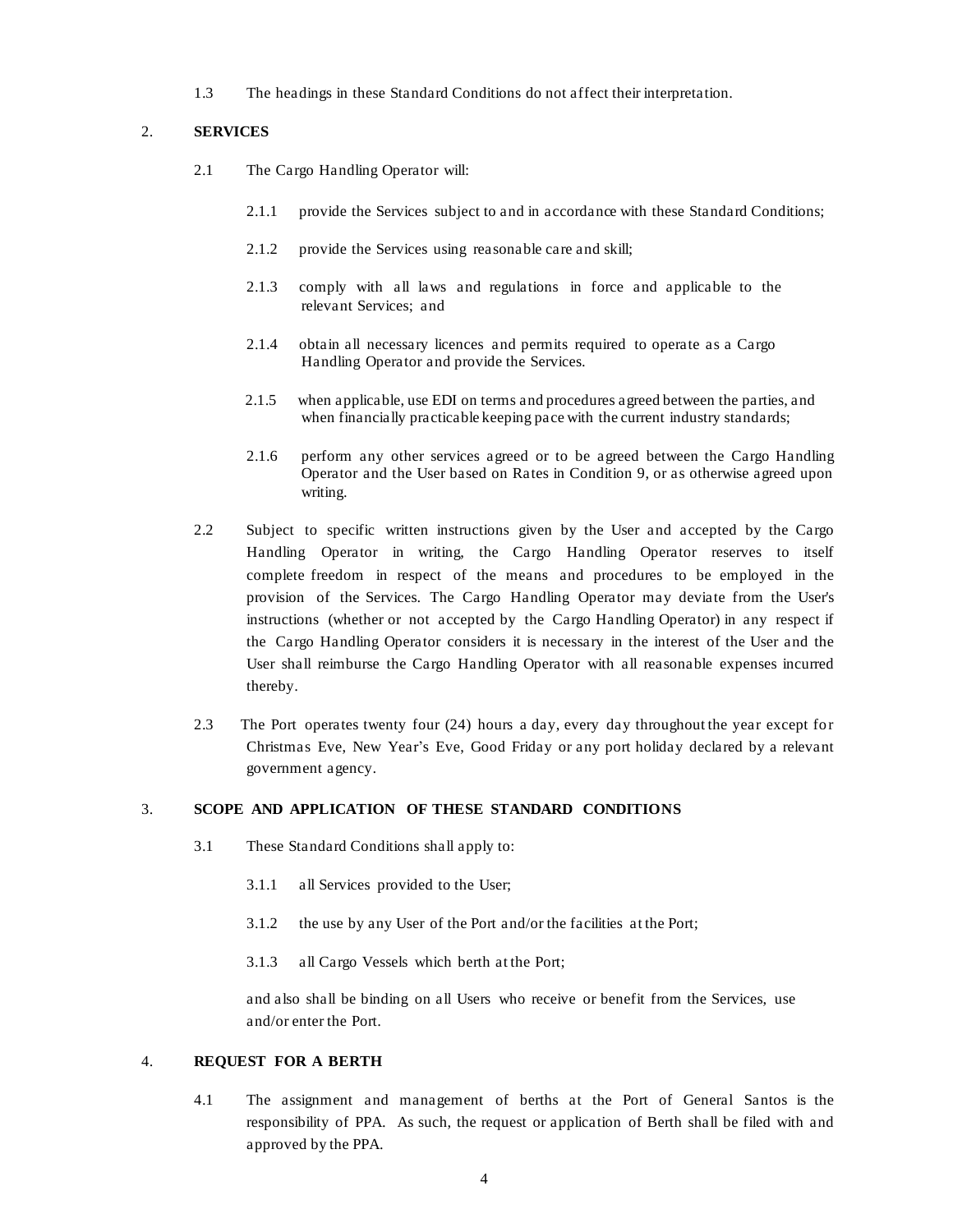- 4.2 The User shall give the Cargo Handling Operator notice of its requirement to berth at the Port at least 48 hours prior to the estimated time of arrival of the Cargo Vessel, and attend the pre-planning and berthing meeting required by PPA.
- 4.3 In respect of each Cargo Vessel, the User shall also give the Cargo Handling Operator all the relevant details of the Containers, Out of Gauge Containers and/or Noncontainerised Cargo in respect of which the Services will be required at least 48 hours before the estimated time of arrival of the Cargo Vessel (details to include number, description, type of package, weight and dimension). The Cargo Handling Operator and the User will agree on the productivity required prior to arrival of the Cargo Vessel. The User shall abide with the loading closing time (LCT) of the Port.

#### 5. **USER'S OBLIGATIONS AND WARRANTIES**

- 5.1 The User shall provide all the documents and information detailed in Appendix 1 at least 48 hours before the estimated time of arrival of the Cargo Vessel.
- 5.2 At all times when a Cargo Vessel is berthed at the Port, the User shall ensure that the Cargo Vessel:
	- 5.2.1 furnishes adequate lighting and safe ingress and egress (for the Cargo Handling Operator's personnel);
	- 5.2.2 maintains appropriately qualified and experienced officers and crew aboard in order to maintain an alert watch and respond to emergencies and to enable the Cargo Handling Operator to provide the Services;
	- 5.2.3 maintains engines in a state of readiness to respond to emergency situations and to avoid delays in vacating the berth;
	- 5.2.4 and its crew members adhere at all times to all Health and Safety Rules; and
	- 5.2.5 complies with all applicable laws and legal requirements relating to them, the Cargo, the Containers, their activities and the use of the Port.
	- 5.2.6 shall not drift away from the Container Terminal while berthing or otherwise; and should this occur, it shall be the sole responsibility of the master of the ship and the User.
- 5.3 The User and the master of the ship shall be in sole charge of the ship while using any of the berths or wharves in the Container Terminal, and her safety shall be the sole responsibility of the User. The User shall be held responsible for any loss and/or damage that may arise from faulty navigation, or by reason of her breaking adrift from her moorings. No instruction or direction given, or act performed by the Port Operator or its officers, employees or sub-contractors shall place any responsibility upon the Cargo Handler, with respect to the security or safety of such ship.
- 5.4 The User will be solely responsible for complying with all formalities, procedures and regulations prescribed by the relevant customs authority and any governmental authority or other agency having legal jurisdiction over the relevant matter and which arises in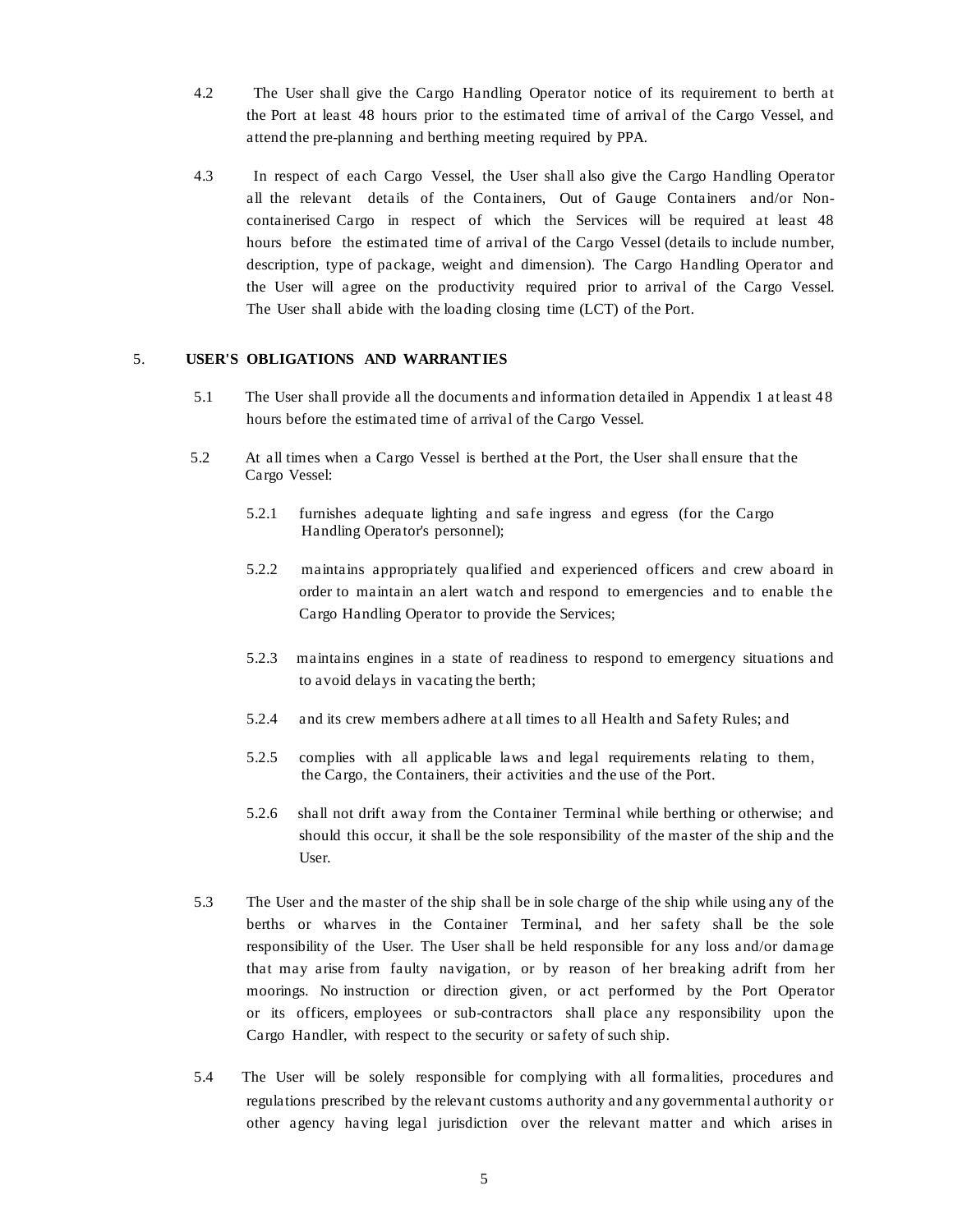connection with the Cargo, Containers and/or the Cargo Vessel and for obtaining all necessary licenses, and authorisations required for the transportation, exportation or importation of the Cargo. The Cargo Handling Operator shall not be liable whatsoever in this regard. The User shall be solely responsible for taking actions to carry out the corresponding proceedings and obtaining the licenses and permits required by law. By virtue of the foregoing, the User agrees to hold the Cargo Handling Operator harmless from any claims, fines, penalties, charges, payoffs or otherwise resulting from any breach to this provision.

- 5.5 The User shall:
	- 5.5.1 take out and maintain adequate hull and machinery and protection and indemnity (P&I) Insurance in respect of its Container Ship/s, the latter from a Club being a member of the International Group of P&I Clubs, together with insurances adequate to cover its liabilities under this Standard Conditions.
	- 5.5.2 If so requested, provide the Cargo Handling Operator with a copy of the certificate of insurance confirming that these insurance requirements have been complied with. Such request or absence of such a request shall in no way be construed as waiving the User's obligations to obtain insurance required by law or under this Standard Conditions.
	- 5.5.3 The Terminal Operator reserves the right to not allow those vessels to berth, which have not complied with the insurance requirements herein.
- 5.6 User's Warranties
	- 5.6.1 The User warrants and represents that:
		- (a) it is authorized to contract with the Cargo Handling Operator on the terms of these Standard Conditions in respect of the Cargo Vessel, the Cargo and the Containers, and that it is accepting these Standard Conditions not only for itself, but also as agent for and on behalf of the owners of the Cargo Vessel (if it is chartered by the User), Cargo and Containers or any other person who is or may become interested in the Cargo; and
		- (b) all the documentation and information provided by the User or its representatives in relation to any Cargo and/or Containers is full and accurate.
	- 5.6.2 In respect of all Cargo and Containers, the User warrants and represents that they:
		- (a) are properly and sufficiently prepared, packed, stowed, labelled and/or marked, and that the preparation, packing, stowage, labelling and ma rking are appropriate to any operations or transactions affecting the Cargo and the Containers;
		- (b) are, for goods that need refrigeration, properly contained in reefer containers with the required temperature settings;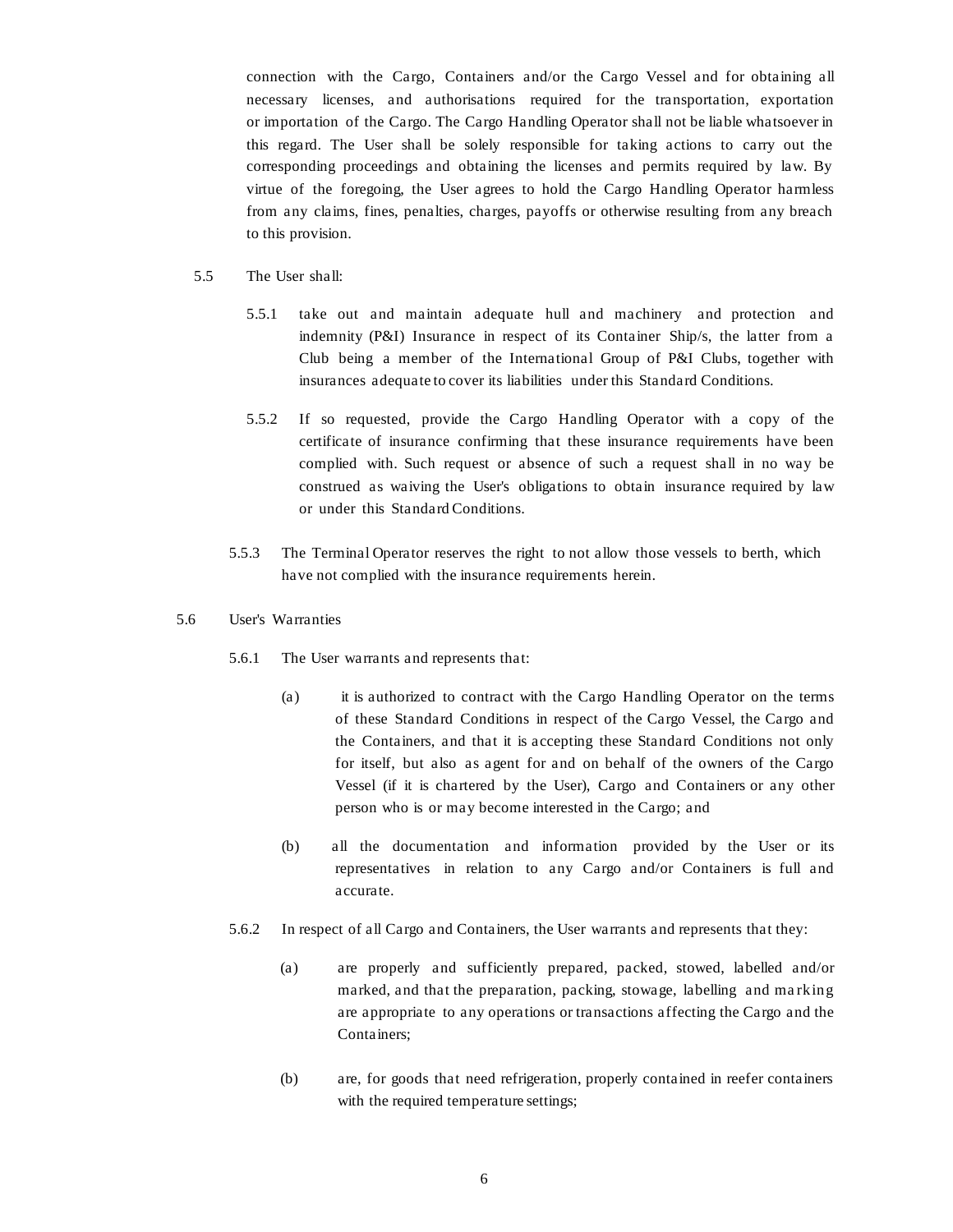- (c) are liable to give off any injurious dust, gas, fumes, liquid or radiation;
- (d) are not infested, verminous, rotten or subject to fungal attack and not lia ble to become so while at the Port;
- (e) are not over-heated or under-heated or liable to become so while at the Port;
- (f) will not contaminate or cause danger, injury or pollution or damage to any person, the Port, any other cargo, equipment or ship or the environment adjacent thereto or generally;
- (g) require for their safekeeping no special protection (other than as may be agreed in writing between the parties) arising from vulnerability to heat, cold, moisture, salt, pilferage or proximity to other cargo or from inflammability but will remain safe if left standing in the open or in covered accommodation at the Port if agreed in writing with the Cargo Handling Operator;
- (h) contain no drugs, prohibited or stolen goods, contraband, pornographic or other illegal matter;
- (i) are fit for their intended purpose and in a fit and proper condition to be handled or otherwise dealt with by the Cargo Handling Operator; and
- (j) will supervise and fully responsible for the loading or/unloading of all heavy lift cargoes 40 tons and above; or any cargoes that requires special attention in consideration to its actual configurations and/or due to limitations for safe handling by stevedores, including the provision of required and suitable lifting gears with valid annual and quadrennial gears and inspection certificate.

#### 5.7 Indemnity

- 5.7.1 The User shall promptly indemnify the Cargo Handling Operator against any and all Liabilities howsoever assumed, incurred or suffered by the Cargo Handling Operator (including wharf infrastructure, as well as other infrastructure and cargo handling equipment equipment), its customers (including other Users, Container Ship and third parties), its employees, servants, agents, insurers or re-insurers as a result of or in connection with any of the following:
	- (a) any breach by the User of the obligations, representations and/or warranties given in Condition 5; and
	- (b) the Cargo Handling Operator acting in accordance with the User's instructions.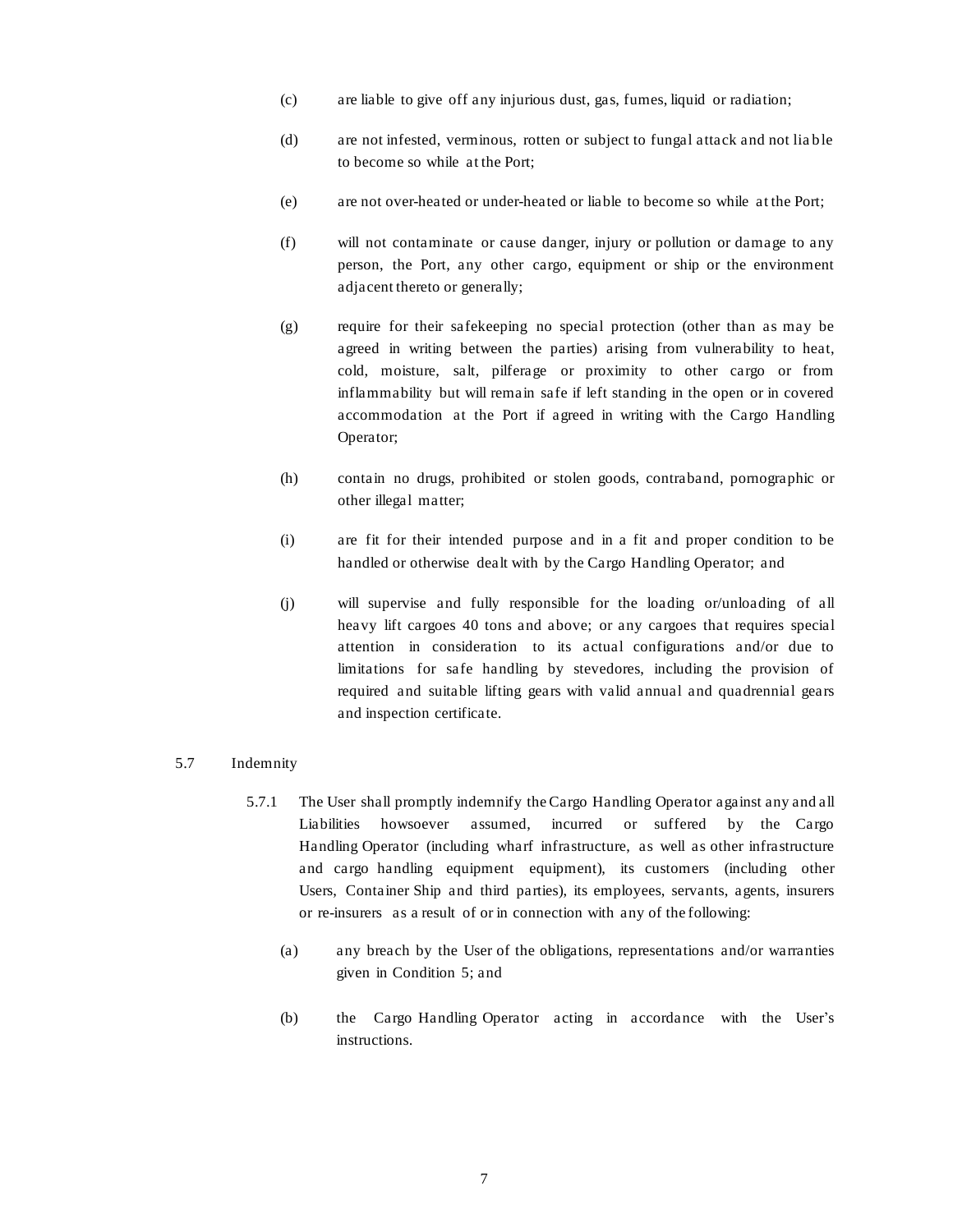(c) any damage to the wharf and or/to the port, Container Terminal, equipment, fenders, mooring bollards, ships, vessels belonging to the Terminal or any third party, caused during or arising from the act of berthing or unberthing, whether by reason of incompetence or negligence of the pilot in-charge of the ship belonging to the User, or as a result of improper mooring of the ship while alongside the wharf/berths, and shall hold the Cargo Handling Operator indemnified, by payment on demand, against all claims, demands, losses, costs and expenses arising from any such damage, except it is solely and directly caused by gross negligence or wilful misconduct of the Cargo Handling Operator, its servants or sub-contractors.

### 6. **DANGEROUS CARGO**

- 6.1 Except with the Cargo Handling Operator's express prior consent in writing, the Cargo Handling Operator will not accept to deal with Cargo which is or may become dangerous (whether or not so listed in international codes or manuals), inflammable, damaging, injurious (including radioactive materials), noxious or which are or may become liable to damage any property or person whatsoever. Where the Cargo Handling Operator expressly accepts in writing to deal with Cargo of a dangerous nature:
	- 6.1.1 the User shall promptly provide the Cargo Handling Operator with such information as is necessary for it to perform its obligation in connection with such Cargo in accordance with all applicable laws, regulations and/or requirements, including without limitation information about the nature of the Cargo, the appropriate manner and method of storage, handling and transportation; and
	- 6.1.2 the Container must be distinctly marked on the outside so as to indicate the nature and character of any such Cargo and so as to comply with all applicable laws, regulations and/or requirements.
- 6.2 If the User fails to provide such information and the Cargo Handling Operator is unaware of the dangerous nature of the Cargo and the necessary precautions to be taken and if, a t any time, it is deemed to be a hazard to life or property, it may be destroyed or rendered harmless, as circumstances may require, without compensation, and the User shall be liable for any and all Liabilities arising out the Services, the destruction or rendering the Cargo harmless. The burden of proof that the Cargo Handling Operator knew the exact nature of the danger constituted by the carriage of the Cargo shall rest upon the User.
- 6.3 The User shall indemnify and hold harmless the Cargo Handling Operator against any Liability howsoever arising from any breach of the provisions of this Condition 6.

### 7. **CARGO HANDLING OPERATOR'S RIGHTS**

7.1 The Cargo Handling Operator may at any time inspect any Cargo Vessel, vehicle, Cargo, Container, equipment or other property in the User's possession or control for the purposes of ensuring compliance with these Standard Conditions.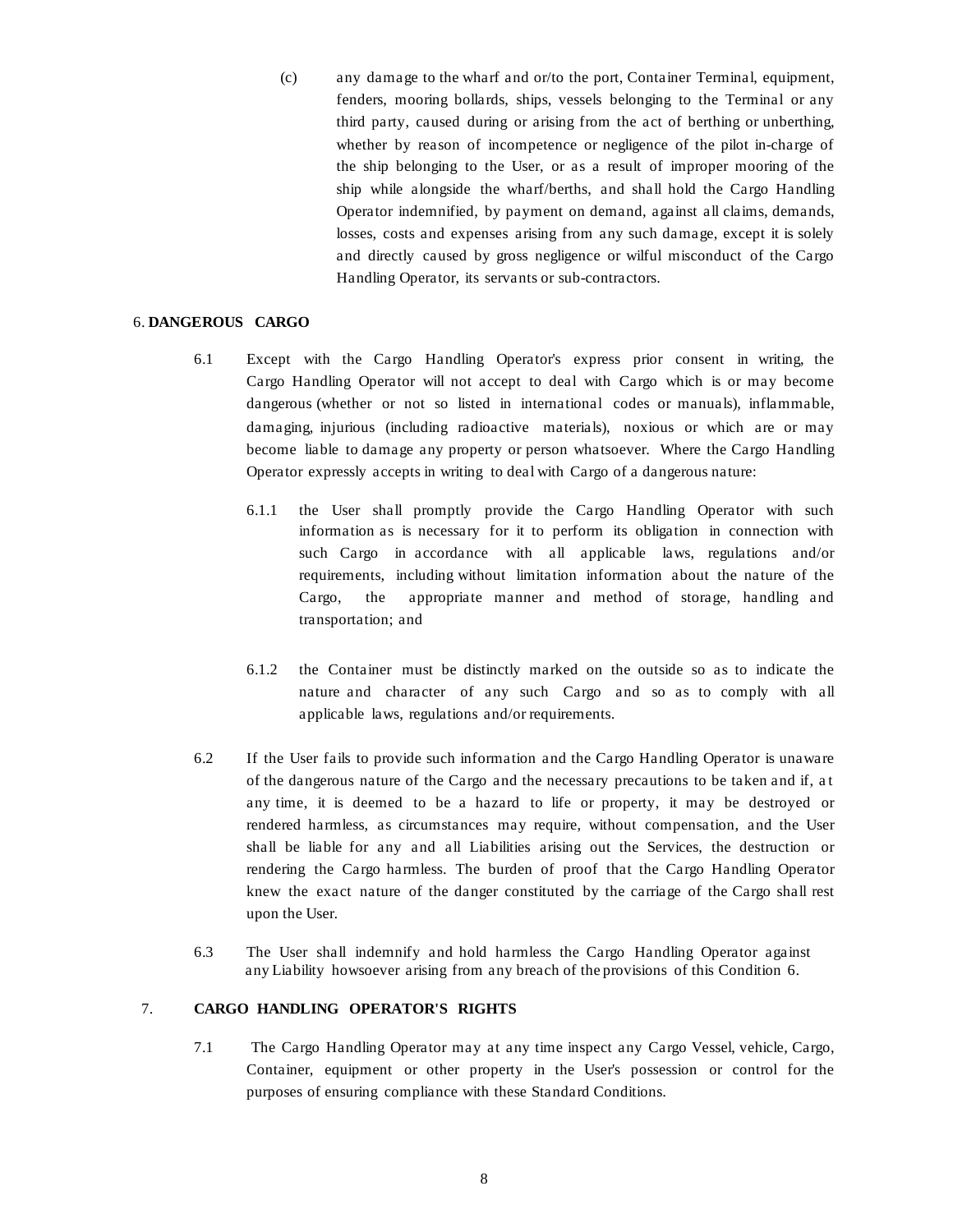- 7.2 The Cargo Handling Operator reserves the right to suspend the provision of any Services in the event of any breach of these Standard Conditions.
- 7.3 The Cargo Handling Operator may refuse acceptance of damaged Cargo which in its opinion is in an unsatisfactory condition.
- 7.4 The Cargo Handling Operator may refuse to handle any Cargo with a weight which exceeds its stated weight or the safe working load of any cargo handling equipment.

Should any of the Cargo Handling Operator's cargo handling equipment be used in handling an overweight Cargo, the User shall indemnify and hold harmless the Cargo Handling Operator against any Liability howsoever arising from any loss or damage to property or death or personal injury arising out or caused by the handling of the overweight Cargo.

7.5 The Cargo Handling Operator may install and operate any surveillance device to protect the safety and security of its property and that of its customers and third parties and to assist in the investigation and/or prosecution of any illegal act or any alleged breach of these Standard Conditions.

#### 8. **AGENT**

- 8.1 The User may, subject to prior notification in writing to the Cargo Handling Operator, appoint an agent in respect of the Services (in this Condition the "**Agent**"), in which event the User shall be deemed to have authorised the Agent to act on the User's behalf in respect of all matters hereunder including to pay to or receive from the Cargo Handling Operator all sums due under these Standard Conditions unless the User notifies the Cargo Handling Operator to the contrary at any time hereafter and:
	- 8.1.1 the Cargo Handling Operator shall be entitled at any time and from time to time hereafter, to act upon any instruction, request, notice or other communication from the Agent without prior reference to the User and to receive from and to pay to the

Agent any sums due under these Standard Conditions (including any rebate);

- 8.1.2 any payment made by the Cargo Handling Operator to the Agent pursuant to these Standard Conditions shall be held by the Agent in trust for the User and the receipt by the Agent of such payment shall be a full and sufficient discharge of the Cargo Handling Operator in respect of such payment; and
- 8.1.3 the power granted to the Cargo Handling Operator under Condition 8.1.1 above shall continue until the Cargo Handling Operator receives written notice from the User to cease acting upon such communication or to cease the receipt and/or making of such payments from and to the Agent thereafter.

## 9. **RATES AND PAYMENT**

9.1 In consideration of the provision of the Services, the User will pay the charges calculated in accordance with the existing Port Tariff. The Cargo Handling Operator shall be entitled to vary its Tariff at any time by giving a minimum of 30 days' written notice to the User.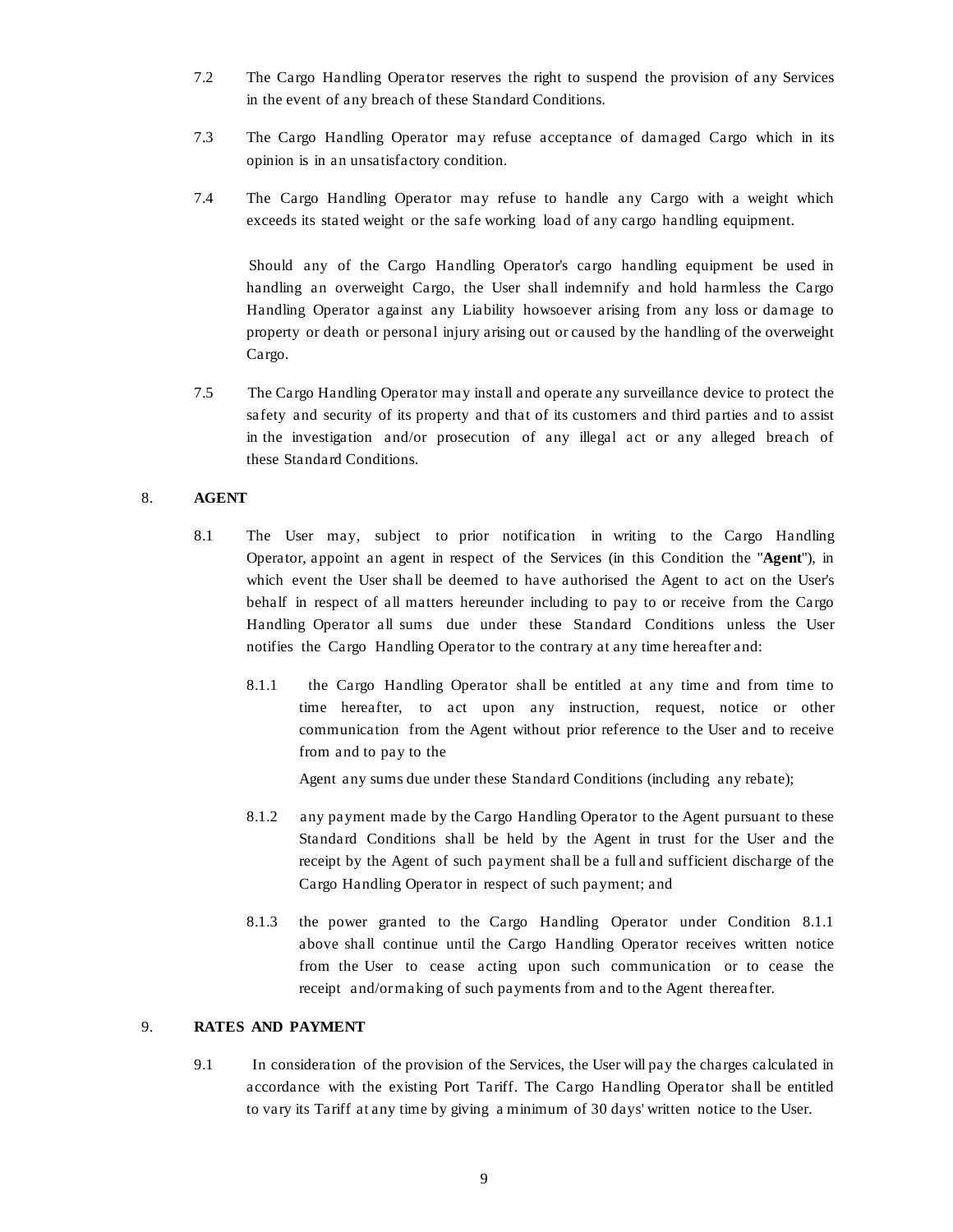- 9.2 Unless otherwise agreed in writing with the User all Charges are payable in advance prior to the provision of the Services.
- 9.3 All Charges are exclusive of value added tax and any other tax, duty or fee imposed from time to time by any government or other authority which shall be paid by the User at the rate and in the manner prescribed by law.
- 9.4 All payments due from the User under these Standard Conditions shall be made in full without any set-off, abatement, restriction or condition and without any deduction in respect of bank charges or otherwise or withholding for or on account of a counter claim.
- 9.5 The Cargo Handling Operator reserves the right to charge interest at a rate of 3% (per month) on top of Metropolitan Bank and Trust Company's base rate, calculated on a daily basis, on all amounts not received by the due date for payment.
- 9.6 Without prejudice to any other rights and remedies the Cargo Handling Operator may have under these Standard Conditions or otherwise, the Cargo Handling Operator shall have a general as well as a specific lien on the Cargo, the Containers and any documents relating thereto for all sums whatsoever due at any time to the Cargo Handling Operator under these Standard Conditions or otherwise. To enforce and satisfy the Cargo Handling Operator's lien, the Cargo Handling Operator shall have the right, at the User's expense, to sell the aforementioned Cargo, Containers and documents by public auction or private treaty, without notice to the User and without any liability towards the User and to apply the proceeds in or towards the payment of such sums. The Cargo Handling Operator shall, upon accounting to the User for any balance remaining after payment of any sum due to the Cargo Handling Operator, and for the cost of sale and/or disposal and/or dealing, be discharged of any liability whatsoever in respect of the Cargo, Containers or documents.

### 10. **LIABILITY**

- 10.1 Cargo Vessel
	- 10.1.1 The Cargo Handling Operator shall only be liable for loss of or damage to any Cargo Vessel including its gear and all other equipment to the extent the same was caused by the negligence or wilful misconduct of the Cargo Handling Operator or any other party for whom the Cargo Handling Operator is responsible.
	- 10.1.2 The Cargo Handling Operator's liability under Condition 10.1.1 shall be limited to the lesser of: (a) the reasonable repair cost or replacement cost (with an item of the same age and in the same condition) of the Cargo Vessel; and (b) *US\$3,000,000*  per incident or series of connected incidents.
- 10.2 Container or any Ship's gears
	- 10.2.1 The Cargo Handling Operator shall only be liable for loss of or damage to any Container or ship's gears to the extent the same was caused by the negligence or wilful misconduct of the Cargo Handling Operator or any other party for whom the Cargo Handling Operator is responsible.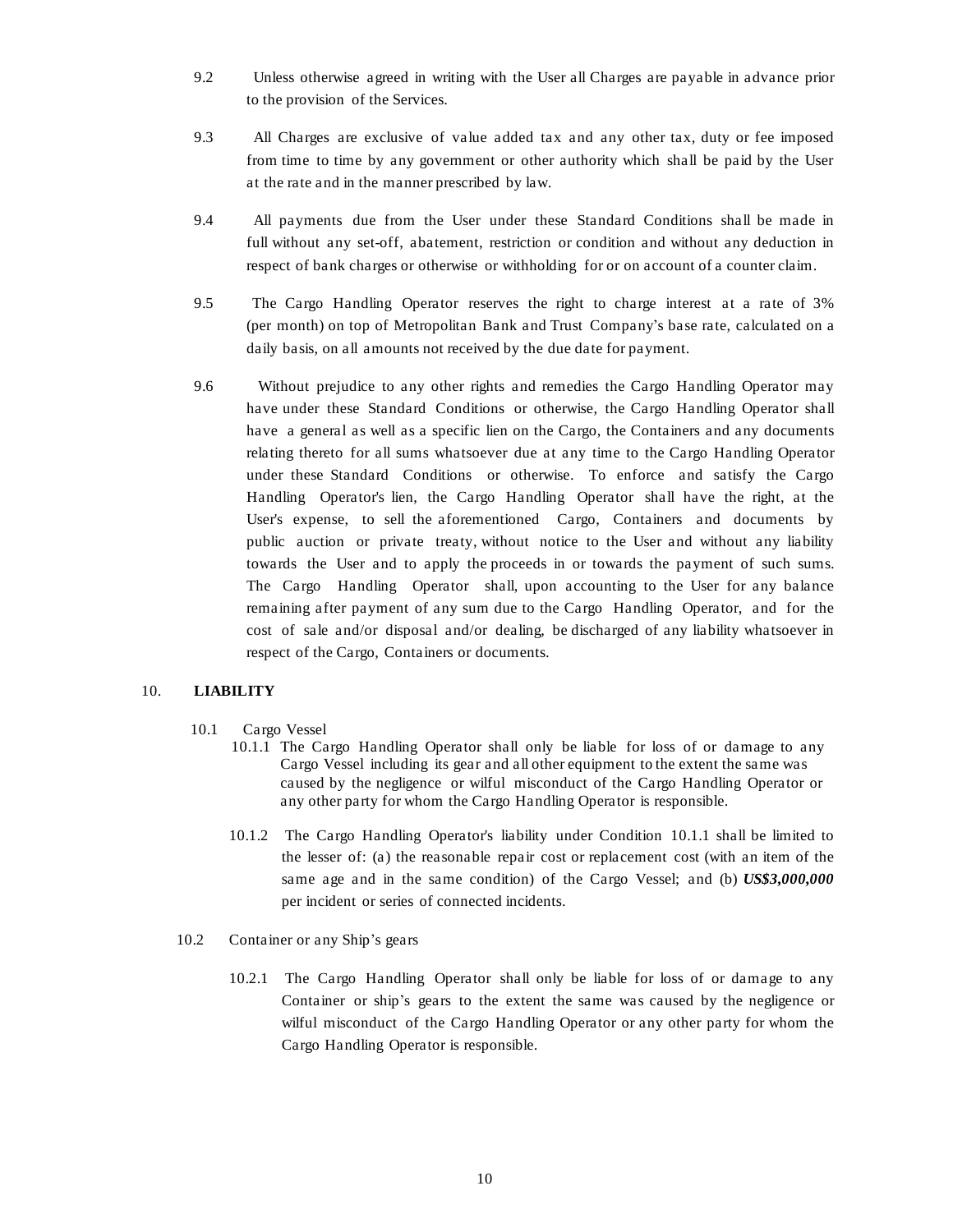- 10.2.2 The Cargo Handling Operator's liability under Condition 10.2.1 shall be limited to the lesser of the reasonable repair cost or replacement cost (with an item of the same age and in the same condition) of the Container, value of goods or ship's gears.
- 10.3 Cargo
	- 10.3.1 The Cargo Handling Operator (or any other party for whom Cargo Handling Operator is responsible) shall be entitled to avail itself of the defences, limitations and exclusions of liability which are available to the User under the bill of lading or other transport documents, evidencing a contract of carriage, which has been issued in respect of Cargo carried by the User.
	- 10.3.2 Where no bill of lading or other transport document as aforesaid has been issued in respect of the Cargo, the Cargo Handling Operator shall only be liable for loss of or damage to any Cargo to the extent the same is caused by negligence or wilful misconduct of the Cargo Handling Operator or any other party for whom the Cargo Handling Operator is responsible, and such liability shall be limited to the lesser of: (a) the reasonable repair cost or replacement cost (with an item of the same age and in the same condition) of the Cargo; and (b) 2SDRs per kilo of gross weight of the Cargo lost or damaged.
	- 10.3.3 However, Cargo Handling Operator shall in no case be liable for the following Cargo: plants, trees, flowers, living creatures, deeds, documents, lottery tickets, plans, designs, jewelry, precious stones, precious metals or objects made from them, works of art, when the Cargo handling Operator was not informed in writing five (5) working days prior to arrival of the vessel.
- 10.4 Delay
	- 10.4.1 The Cargo Handling Operator accepts no responsibility whatsoever and howsoever arising (including negligence) with regard to any failure to adhere to any timeframe any or any delay in the performance of the Services (including to Containers, Cargo or Cargo vessel).
	- 10.4.2 Without prejudice to Condition 10.4.1, if the Cargo Handling Operator is found liable for loss or damage caused by delay or if the Cargo Handling Operator fails to adhere to timeframes agreed under Condition 10.4.1, the Cargo Handling Operator's liability for the same shall not in any circumstances whatever exceed a sum equal to the amount of the Charges in respect of the Services provided in relation to the relevant Containers, Cargo or Container Ships.
- 10.5 Exclusions
	- 10.5.1 The Cargo Handling Operator shall not be liable for loss of or damage to any Cargo Vessel, Cargo under the provisions of this Condition 10 unless the User can establish that the loss or damage was directly caused by the Cargo Handling Operator or any other party for whom the Cargo Handling Operator is responsible whilst (in respect of Cargo or Containers) the same was in the Custody of the Cargo Handling Operator or any other party for whom the Cargo Handling Operator is responsible. If the loss or damage was contributed to by the act or omission of the User or any other person, the Cargo Handling Operator shall be exonerated from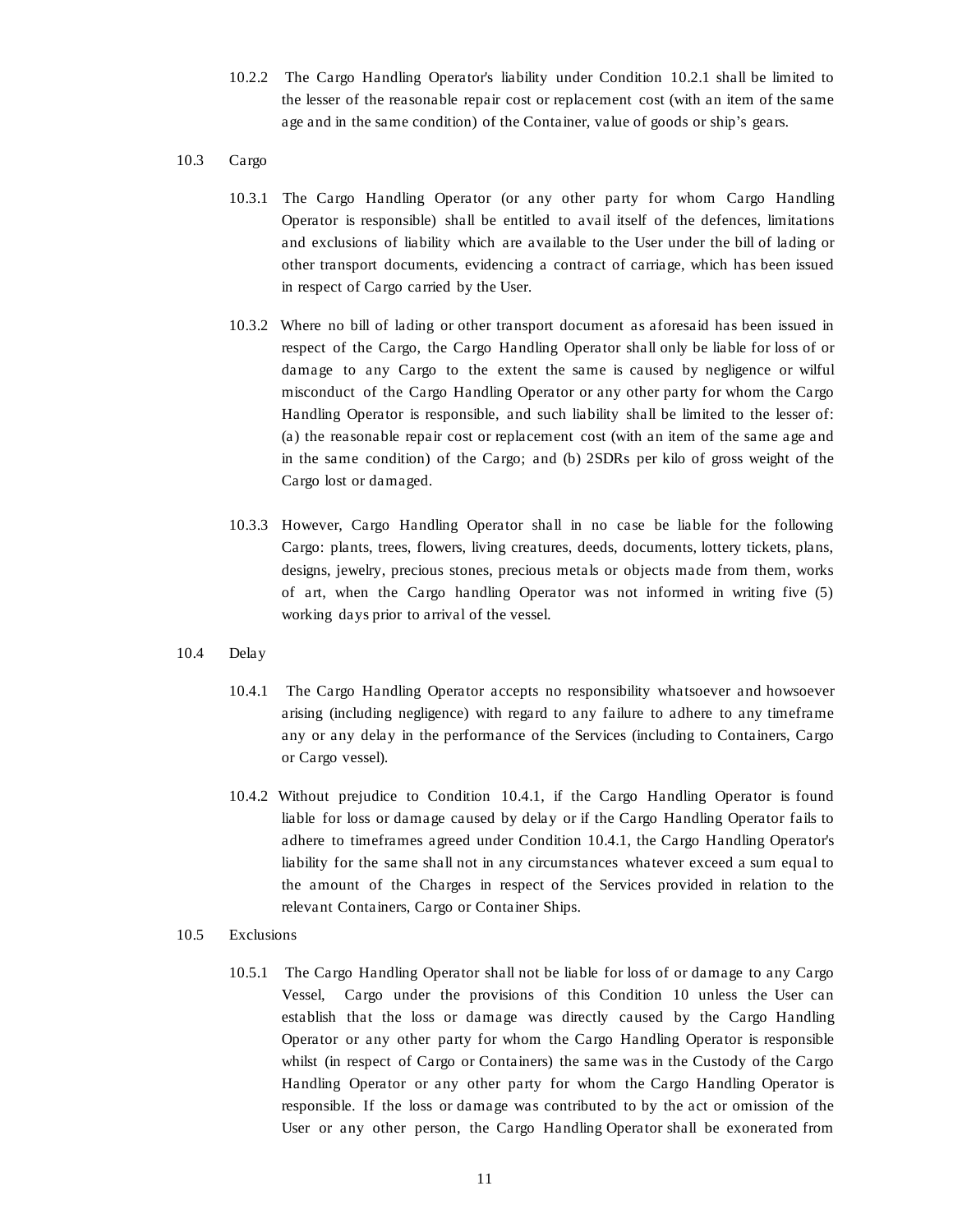liability under Condition 10 to the extent that such act or omission contributed to the loss or damage.

- 10.5.2 The Cargo Handling Operator shall not be liable for loss of or damage to any Cargo Vessel, Container or Cargo under the provisions of this Condition 10 unless the Cargo Handling Operator's cargo handling equipment was used.
- 10.5.3 Save as set out in Condition 10, the Cargo Handling Operator shall not be liable for loss of or damage to any Cargo Vessel, Cargo or Container howsoever arising (whether caused by negligence or otherwise).
- 10.6 General liability
	- 10.6.1 Notwithstanding any other provision of these Standard Conditions, the Cargo Handling Operator shall have no liability for any loss of profit, loss of sales, loss of business, loss of goodwill or reputation, third party claims (in each case whether direct or indirect) or for any indirect or consequential loss in respect of all claims, losses or damages, whether arising from tort (including negligence), bailment, breach of contract, breach of statutory duty or otherwise under or in connection with these Standard Conditions, performance or any failure or delay in performance of the Services or any obligation under these Standard Conditions (including delay to a Container Ship or Cargo) or termination of the agreement constituted by these Standard Conditions.
	- 10.6.2 Nothing in these Standard Conditions shall exclude or restrict the Cargo Handling Operator's liability for death or personal injury caused by its negligence or any other act or omission, liability for which may not be excluded or limited under applicable law.
- 10.7 Applicability to actions in tort
	- 10.7.1 The defences, exclusions and limits of liability provided for in these Standard Conditions shall apply in any action against the Cargo Handling Operator whether the action be found in tort, bailment, contract, breach of express or implied warranty or otherwise.
- 10.8 Notification of claims
	- 10.8.1 Any claim by the User against the Cargo Handling Operator arising in respect of any Service provided for the User, or which the Cargo Handling Operator has undertaken to provide must be made and notified in writing to the Cargo Handling Operator within a reasonable time, but in any event within thirty (30) days from the date of the event or occurrence alleged to have given rise to a cause of action against the Cargo Handling Operator.
	- 10.8.2 The parties agree that any claim not made and notified in accordance with Condition 10.8.1 shall be deemed to be waived and absolutely barred.
- 10.9 Time limit for claims
	- 10.9.1 Notwithstanding the provisions of Condition 10.8, the Cargo Handling Operator shall in any event be discharged of all liability whatsoever and howsoever arising in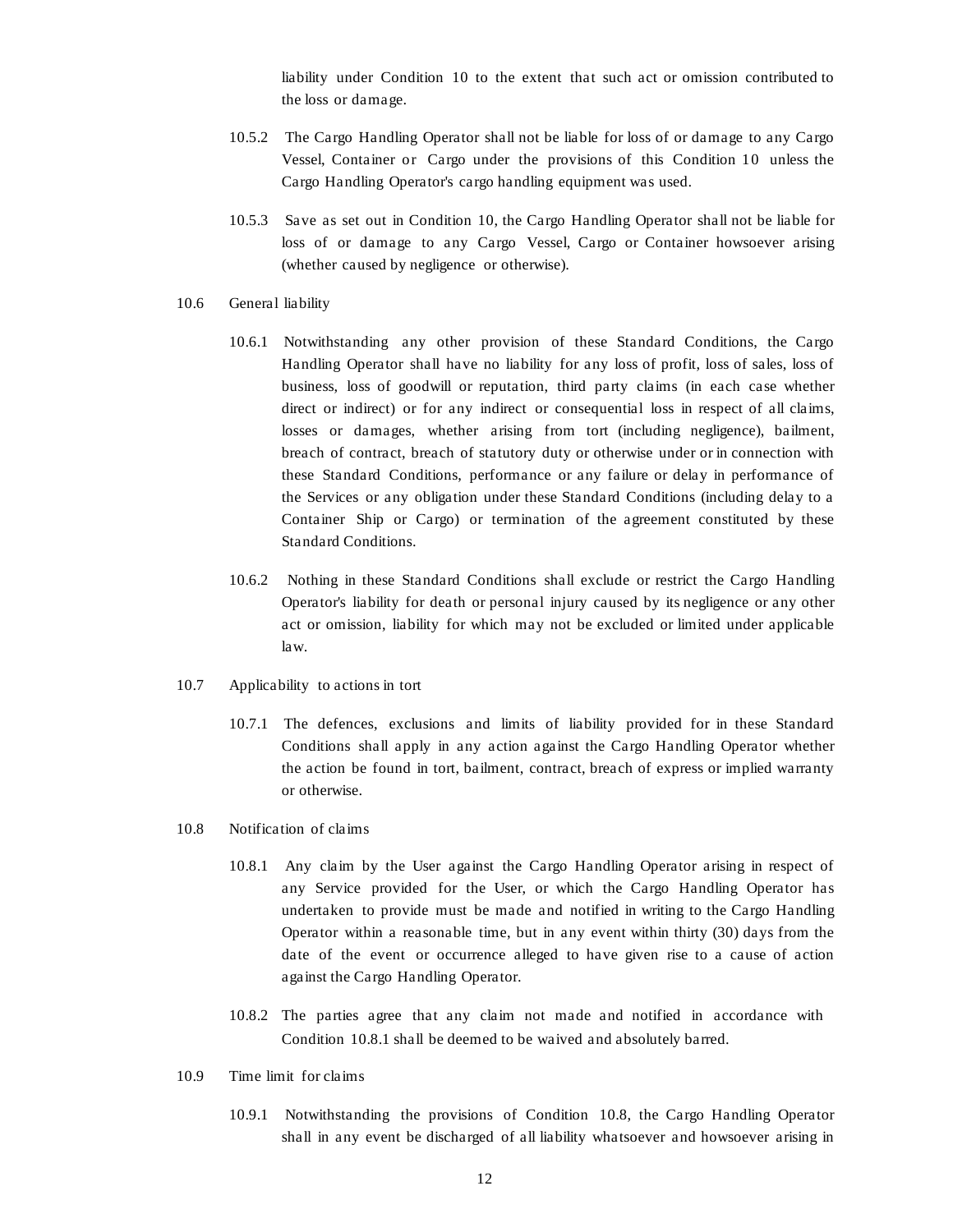respect of any Service provided for the User, or which the Cargo Handling Operator has undertaken to provide, unless legal proceedings be brought and written notice thereof given to the Cargo Handling Operator within twelve (12) months from the date of the event or occurrence alleged to give rise to a cause of action against the Cargo Handling Operator.

- 10.10 De-minimis
	- 10.10.1 The User shall not be entitled to bring any claim howsoever arising (including negligence) unless and until the amount of any such individual claim exceeds US\$*500*.
- 10.11 Indemnity for excess liability
	- 10.11.1 The User shall promptly indemnify the Cargo Handling Operator against any and all Liabilities howsoever assumed, incurred or suffered by the Cargo Handling Operator, its employees, servants, agents, insurers or re-insurers as a result of or in connection with any claim made by any third party (including without limitation a claim made by the owner of the Cargo or any other person who is or may become interested in the Cargo or any customs authority) (in this Condition a "**Third Party Claim**"):
		- (a) when the Third Party Claim arises from or in connection with the Services (whether caused by the Cargo Handling Operator's negligence or otherwise); and
		- (b) to the extent the Third Party Claim exceeds the Cargo Handling Operator's liability to the User under the Standard Conditions.
- 10.12 Without prejudice to any other provisions of these Standard Conditions, the User shall incorporate into the bill of lading and other transport documents evidencing contracts of carriage issued in respect of Cargo carried by the User, a clause to the effect that while acting in the course of or pursuant to these Standard Conditions, the Cargo Handling Operator shall be entitled to the benefit of all provisions or clauses in the bill of lading or other transport document to the extent such provisions and clauses benefit the User, but no further, and the Cargo Handling Operator for itself and any party for whom it is responsible hereby accepts such benefit.
	- 10.13 The Cargo Handling Operator a uthorizes, em powers a nd directs the User to act, and the User hereby agrees to act, as the Cargo Handling Operator's trustee and/or agent for the limited purpose only of complying with Condition 10.12.

### 11. **INSURANCE**

- 11.1 The Cargo Handling Opera tor is under no obligation to maintain property insurance for Containers, Cargo or any Cargo Vessel.
- 11.2 The Cargo Handling Operator shall, at its own expense, procure and maintain policies of insurance covering:
	- 11.2.1 any liabilities assumed by it under these Standard Conditions; and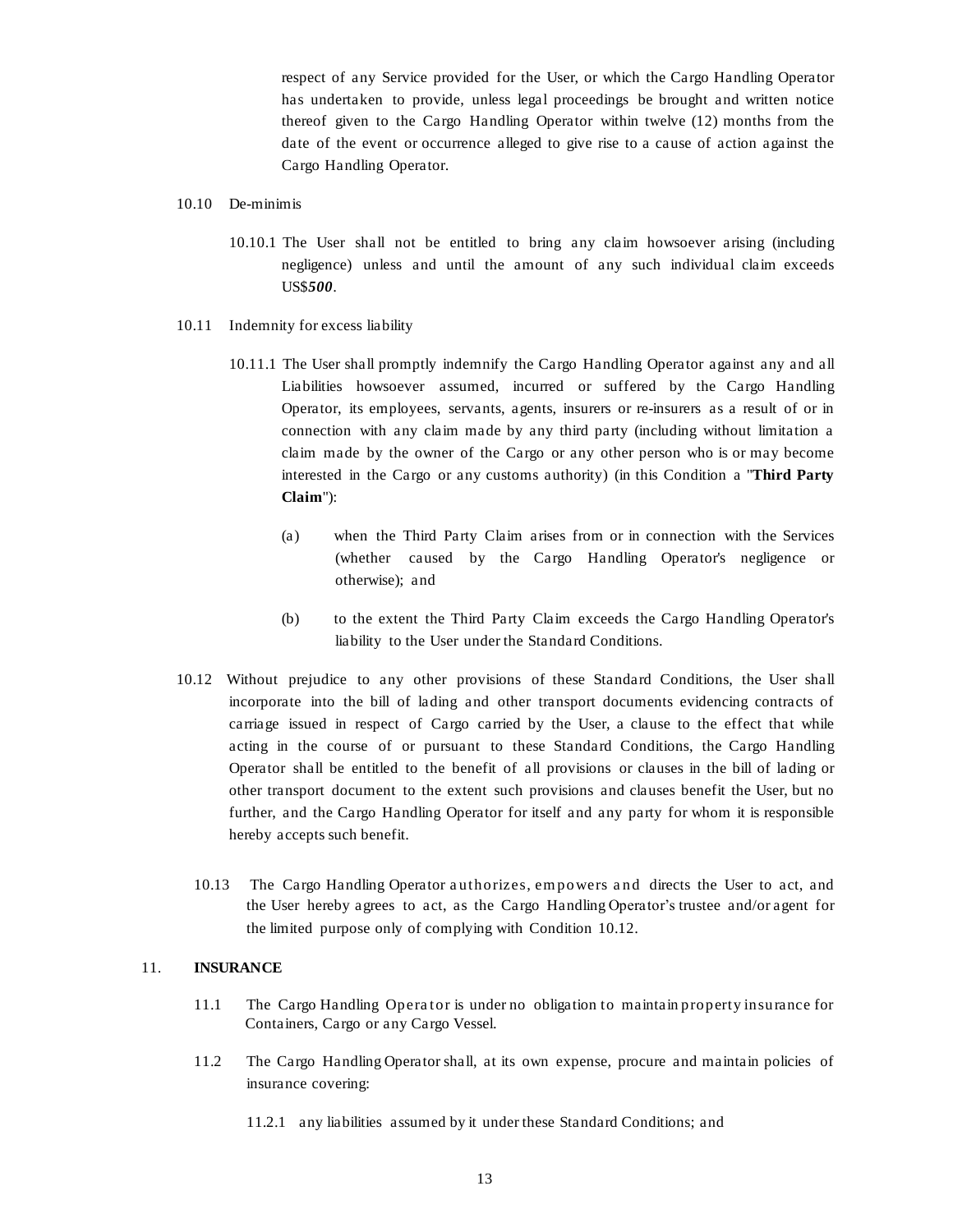11.2.2 any requirements by law, including public and third party liability.

#### 12. **FORCE MAJEURE**

- 12.1 A Party shall not be liable for any failure of or delay in the performance of its obligations under this Agreement to the extent that such performance is prevented or delayed by Force Majeure.
- 12.2 An event of Force Majeure means any event which could not be foreseen or which is foreseeable but inevitable, including any act of God or man such as fire, flood, typhoon, earthquake, outbreak, strike or other grave labor problem, riot, war, or a change in law, order, rule or regulation, by the Government.
- 12.3 As soon as practicable but no less than 24 hours from the occurrence of the Force Majeure, the affected Party shall notify the other Party of the occurrence through a written notice, email, or, if the affected Party has limited means of communication, by any available means of sending a notice; provided, however, that the affected Party shall continue to use commercially reasonable efforts to remove or mitigate the cause and/or impact of the Force Majeure.
- 12.4 Within seven (7) days from the notice of Force Majeure, the affected Party shall submit to the other Party a written explanation on the (i) particulars of the Force Majeure and its connection with the failure or delay in the performance by the affected Party; (ii) actions being taken to remove or mitigate the cause and/or effect of the Force Majeure after its occurrence; (iii) expected duration of the Force Majeure; and (iv) undertaking to provide a notice of termination of Force Majeure and immediate resumption of the affected obligation or notice of extension of Force Majeure, as the case may be.
- 12.5 The other Party shall review the explanation from the affected Party for satisfaction with the above requirements and when so satisfied, shall approve the same.
- 12.6 The payment of any invoices due a nd owing under this Agreement shall in no event be delayed by the affected Party.
- 12.7 If the Terminal Operator is prevented by Force Majeure from providing the Services either at all or to a substantial extent and the period of Force Majeure exceeds two (2) months, then a t any time on or after the expiry of that period either Party may terminate this Agreement immediately by serving fourteen (14) days written notice on the other.
- 12.8 Irrespective of the affected party's obligations, if an event of the Force Majeure is invoked by the Cargo Handling Operator, Cargo Handling Operator shall not be entitled to charge for any Services whether such Services are provided by Cargo Handling Operator during the event of Force Majeure including but not limited to fees for the demurrages and re-nominations.
- 12.9 During any period of Force Majeure, if the Cargo Handling Operator incurs any additional costs in complying with its obligations under these standards Terms and Conditions, the user shall pay the same of the Cargo Handling Operator.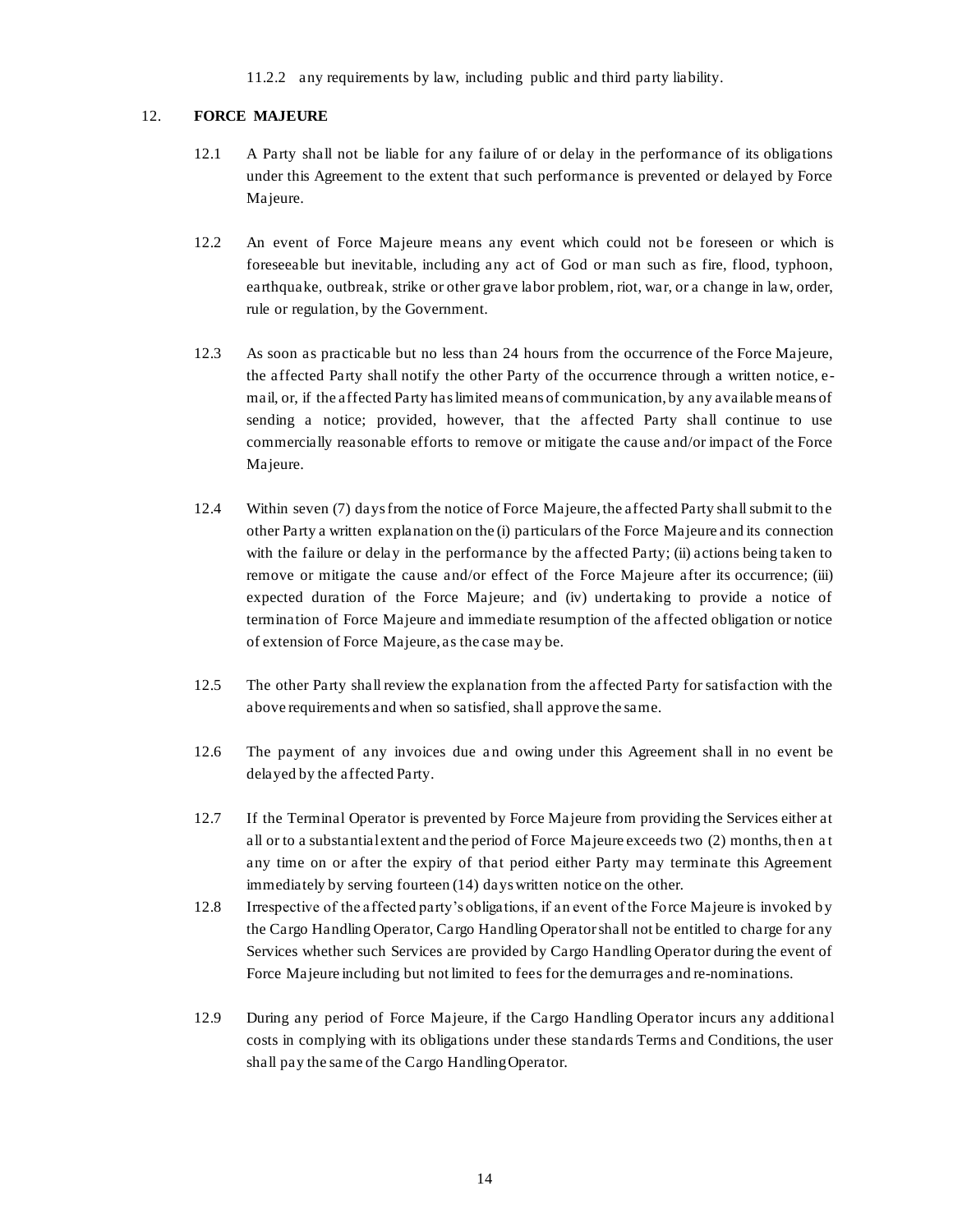#### 13. **CONFIDENTIALITY**

- 13.1 The parties undertake that they shall not at any time disclose to any person any Confidentia l Information concerning the business, affairs, customers, clients or suppliers of the other party or of any member of the group of companies to which the other party belongs, except as permitted by Condition 13.2.
- 13.2 Each party may disclose the other party's Confidential Information:
	- 13.2.1 to its employees, officers, agents, representatives or professional advisers who need to know such information for the purposes of carrying out the party's obligations under these Standard Conditions; and
	- 13.2.2 as may be required by law, court order or any governmental or regulatory authority.
- 13.3 If either party breaches this Condition 13, the other party shall have the right to immediately obtain an injunction to prevent the further disclosure of any confidential information, in addition to any other right it may have at law or otherwise.
- 13.4 No party shall use any other party's Confidential Information for any purpose other than to perform its obligations under these Standard Conditions.

#### 14. **ASSIGNMENT AND SUB-CONTRACTING**

- 14.1 The Cargo Handling Operator may assign any or all of its obligations under these Standard Conditions.
- 14.2 The User may not assign, novate or otherwise dispose of its rights or obligations under these Standard Conditions or any part thereof without the prior written consent of the other party (such consent not to be unreasonably withheld or unduly delayed).
- 14.3 The Cargo Handling Operator may sub-contract any part of its obligations under these Standard Conditions.

#### **15. SAFETY OF LIFE AT SEA (SOLAS)**

- 15.1 The International Ma ritim e Organization (IMO) has amended the Safety of Life at Sea (SOLAS) Convention to require that a packed Container's gross weight be verified before the Container can be loaded on board a ship. The SOLAS amendment provides that no Container without a verified gross mass (VGM) can be loaded on board a ship.
- 15.2 The responsibility for obtaining and documenting the verified gross weight of a packed Container (or containerized cargo) lies with the shipper. Unless otherwise directed by the relevant government authority, the shipper shall provide this information before or by the time the Container is delivered to the Container Terminal. The shipper shall indemnify and shall hold the Terminal Operator free and harmless from any liability, loss or damage arising from an erroneous VGM of a packed Container (or containerized cargo).
- 15.3 However, if the Terminal Operator addresses an uncertainty about the gross mass of a packed Container by weighing the Container, the weight obtained by the Terminal Operator shall be used for vessel stowage planning. The shipper recognizes that, if he fails to provide a verified container weight as called for by the SOLAS amendments, the Terminal Operator may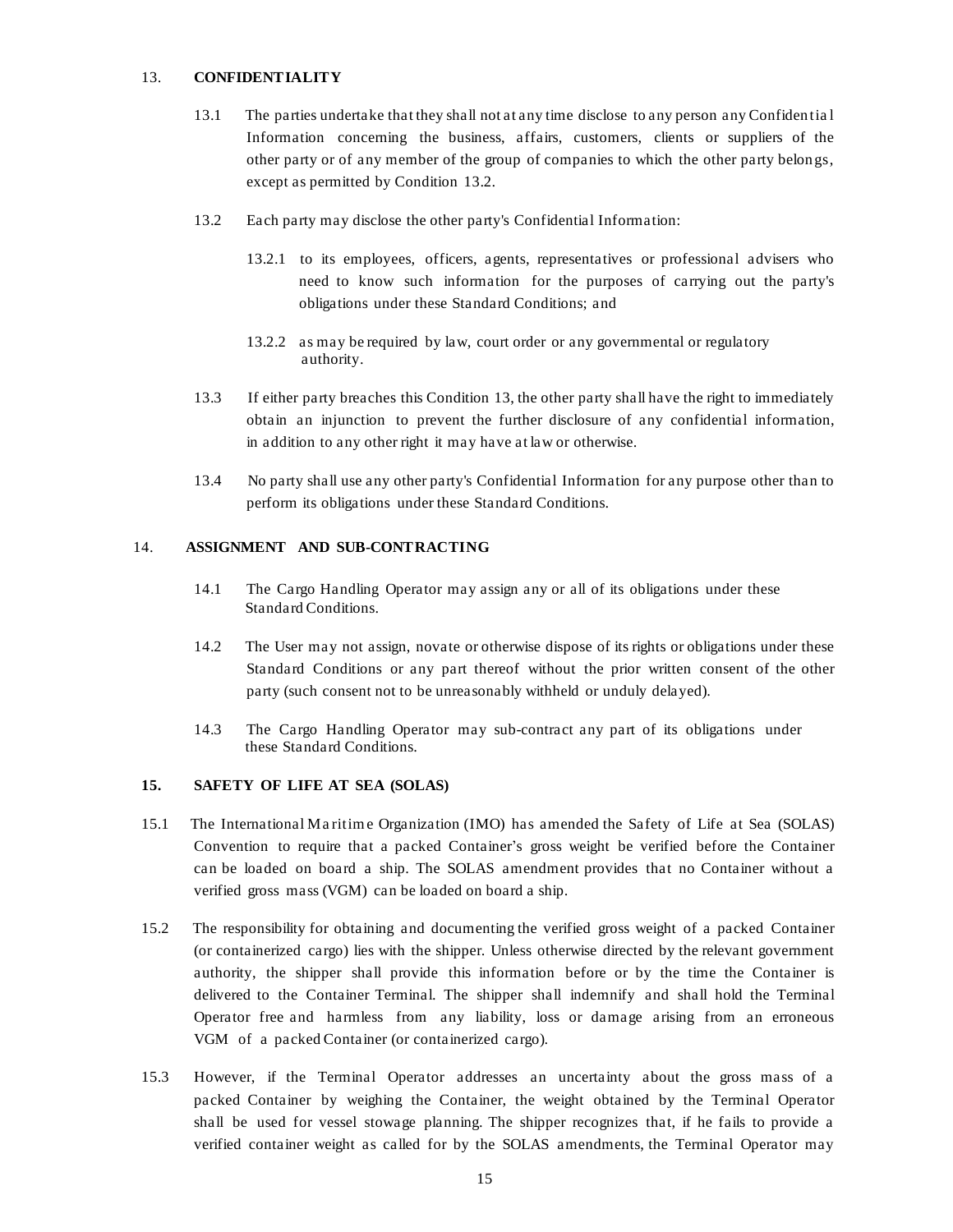refuse gate-in of the Container subject to the regulations of the local port authority. In the event that the Terminal Operator is mandated to be the official VGM source by the relevant authority or is contracted to obtain a verified container weight, there shall be a cost for such services that the affected parties will need to address.

- 15.4 SOLAS regulation VI/5 requires that a Container not be packed to more than the maximum gross mass indicated on the Safety Approval Plate under the IMO's Convention for Safe Containers (CSC), as amended. A Container with a gross mass exceeding its maximum permitted gross mass may not be loaded onto a ship.
- 15.5 As used in this Standard Condition on SOLAS, the term "*shipper*" is the party named on the ocean carrier's bill of lading, which may at the same time be the "*User*" under (i) and (ii) of its definition in Condition 1.1.

## 16. **GENERAL PROVISIONS**

- 16.1 Parties shall at all times comply with all laws, rules, regulations, and orders of any governmental authority as well as possession of all required permits, licenses, and other authorizations for the conduct of its business.
- 16.2 User acknowledges access to copies of ICTSI's Code Business Conduct (https://cdnweb.ictsi.com/s3fs-public/inline-files/ictsi\_-\_code\_of\_business\_conduct.pdf) and Global Principles on Human Capital (https://cdnweb.ictsi.com/s3fs-public/2020- 11/hcbl\_10.23\_0.pdf). The User agrees to inform each of its employees, sub-contractors (if any, a s may be allowed herein), agents dealing with the Cargo Handling Operator of these policies and undertakes that the performance of the Services shall be consistent with the same.
- 16.3 The User further represents and warrants that it has not, nor any of its directors, officers, employees or representatives, taken any action in furtherance of an offer, payment, promise to pay, or authorization or approval of the payment or giving of money, property, gifts or anything else of value, directly or indirectly, to any government or public official action or secure an unlawful advantage.

The User conducts its business in compliance with applicable anti-corruption laws and m aintains policies and procedures designed to promote and achieve compliance with such laws and, furthermore, the anti-bribery obligations under ICTSI's Code of Business Conduct.

- 16.4 The ICTSI Group is committed to uphold the principles of sustainable development in its operations and corporate stewardship of its people, customers, corporate resources, and the environment. These thrusts are documented in ICTSI's Annual Sustainability Report availa ble a t https://www.ictsi.com/what-we-do/sustainability. User undertakes to observe the foregoing or analogous principles and commitment and shall cooperate with the Terminal Operator in its sustainability efforts in the Terminal-and its community.
- 16.5 The User in all its dealings with the Cargo Handling Operator operate safely so as to protect person and properly based applicable laws as well as the Health, Safety, Security and Environment (HSE) Policies of the ICTSI Group. User shall provide the CLIENT HSE documentations that may include:
	- a) Risk assessments;
	- b) Work methodologies;
	- c) Training records;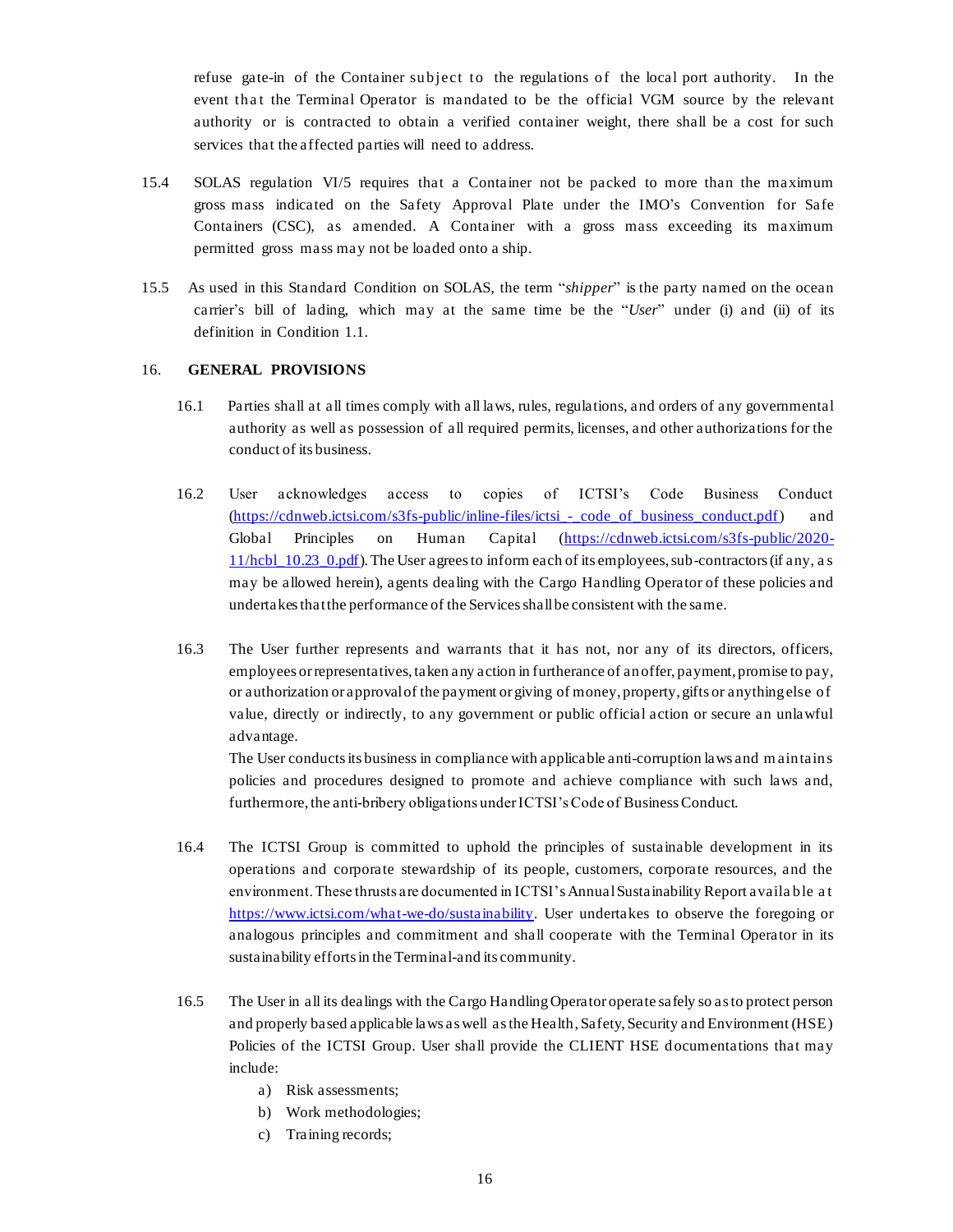- d) Licenses and certificates; and
- e) Standard Operating Procedures.

The User shall immediately notify the Cargo HandlingOperator of any health and saf ety a nd/or environmental incident (e.g. injury, property damage, oil spill, etc.) by the quickest practicable means (e.g. by phone call). The User shall follow this notice with a formal incident report in writing within eight (8) hours from the occurrence.

16.5 Both Parties agree that each of their employees, directors, affiliates, subcontractors, and any other person or entity acting on their behalf (hereinafter referred to as the **"Related Parties"**) shall comply with all applicable anti-corruption law including but not limited to the Parties' respective codes of business conduct and anti-bribery policies, and where applicable the U.S. Foreign Corrupt Practices Act and the UK Bribery Act 2010 (hereinafter referred to as **"Anti-Corruption Laws"**)

### 17. **GENERAL PROVISIONS**

- 17.1 These Standard Conditions (together with any document expressly incorporated by the parties (if any)) comprises the entire agreement between the parties with respect to the provision of the Services and any representations or statements whether made orally or written elsewhere are hereby excluded (including without limitation where such representations or statements were made negligently) provided always that this Condition shall not exclude or limit any liability or any right which any party may have in respect of pre-contractual sta tem ents made or given fraudulently supersedes all previous agreements and arrangements between the parties with respect to the provision of the Services. If the User's documentation conta ins terms or conditions additional to or at variance with these Standard Conditions every such additional or varying term or condition shall be of no effect.
- 17.2 The User acknowledges that it does not enter into these Standard Conditions in reliance on any representation, warranty or other undertaking or understanding not fully reflected in the written terms of these Standard Conditions a nd all conditions, wa rra nties of other terms implied by statute or common law are hereby excluded to the fullest extent permitted by law.
- 17.3 If any provision of these Standard Conditions is held invalid, illegal or unenforceable for any reason by any court of competent jurisdiction, then these Standard Conditions will be deemed amended to the extent necessary to render the otherwise unenforceable provision, and the rest of the Standard Conditions, valid and enforceable. If a court declines to amend these Standard Conditions as provided herein, the invalid, illegal or unenforceable provision will be severed and the remainder of the provisions hereof will continue in full force and effect as if these Standard Conditions had been executed with the invalid, illegal or unenforceable provision eliminated.
- 17.4 In the event of any such severance as described in Condition 16.3, the parties will negotiate in good faith with a view to replacing the provisions so severed with legal and enforceable provisions that have similar economic and commercial effect to the provisions so severed.
- 17.5 The failure of either party to insist upon strict performance of any provision of these Standard Conditions, or the failure of either party to exercise any right or remedy to which it is entitled hereunder, shall not constitute a waiver thereof and shall not cause a diminution of the obligations established by these Standard Conditions.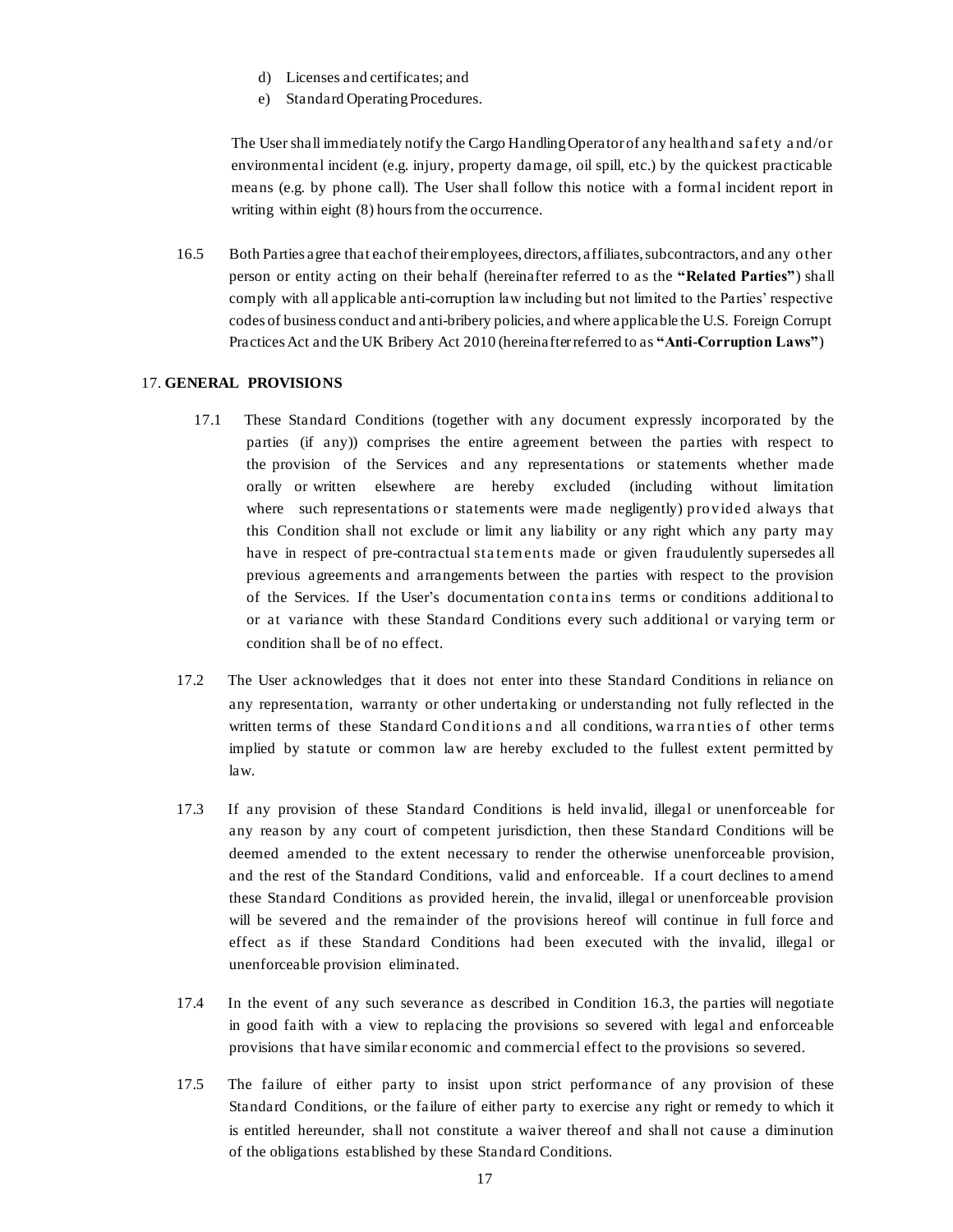- 17.6 A waiver of any breach of contract shall not constitute a waiver of any subsequent breach of contract.
- 17.7 No waiver of any of the provisions of these Standard Conditions shall be effective unless it is expressly stated to be a waiver and communicated to the other party in writing in accordance with the provisions of Condition 16.11.
- 17.8 Except as expressly stated in these Standard Conditions, no right or remedy conferred upon any party by these Standard Conditions shall be exclusive of any other right or remedy howsoever arising and allsuch rights and remedies shall be cumulative.
- 17.9 Any modification, variation, amendment or addition to these Standard Conditions must be in writing and signed by a duly authorized representative of each party.
- 17.10 The Cargo Handling Operator is an independent contractor under these Standard Conditions. Nothing in these Standard Conditions shall be construed or interpreted to constitute a partnership, association or joint venture between the parties, or to make one party an agent or representative of the other party. Neither party shall hold itself out as an agent of or in a joint venture with the other party. The User shall have no authority to act on behalf of the Cargo Handling Operator, and the Cargo Handling Operator shall have no authority to act on behalf of the User, except to the extent necessary for the Cargo Handling Operator to accomplish its obligations under these Standard Conditions.
- 17.11 Notices which serve to alter or revise the terms of or to terminate the agreement constituted by these Standard Conditions, or notices in respect of claims or legal actions or which otherwise have a material impact on these Standard Conditions shall be in writing in English and served to the registered office of the other party by:
	- 17.11.1 registered mail, or courier service, and shall be deemed served if sent by courier, on the date and at the time of signature of the courier's delivery receipt, or if sent by registered mail, 9:00 am on the fifth  $(5^{th})$  day after posting; or
	- 17.11.2 fax (confirmed without undue delay by courier service or registered mail), and shall be deemed served when the sender receives one or more transmission reports showing the whole of the notice to have been transmitted to the correct fax number.
- 17.12 These Standard Conditions and any disputes or claims arising out of or in connection with its subject matter or formation (including non-contractual disputes or claims) are governed by and construed in accordance with the laws of the Philippines.
- 17.13 Any claims against the Cargo Handling Operator under these Standard Conditions or otherwise arising from the Services shall be determined exclusively by the courts of General Santos City, Philippines to which jurisdiction the User irrevocably submit.
- 17.14 The Cargo Handling Operator shall be entitled to bring legal proceedings against the User in the courts of General Santos City, Philippines or in any other jurisdiction (including jurisdiction(s) where the User has a place of business or assets) and legal proceedings by the Cargo Handling Operator in one or more jurisdictions shall not preclude legal proceedings by it in any other jurisdiction, whether concurrent or not.